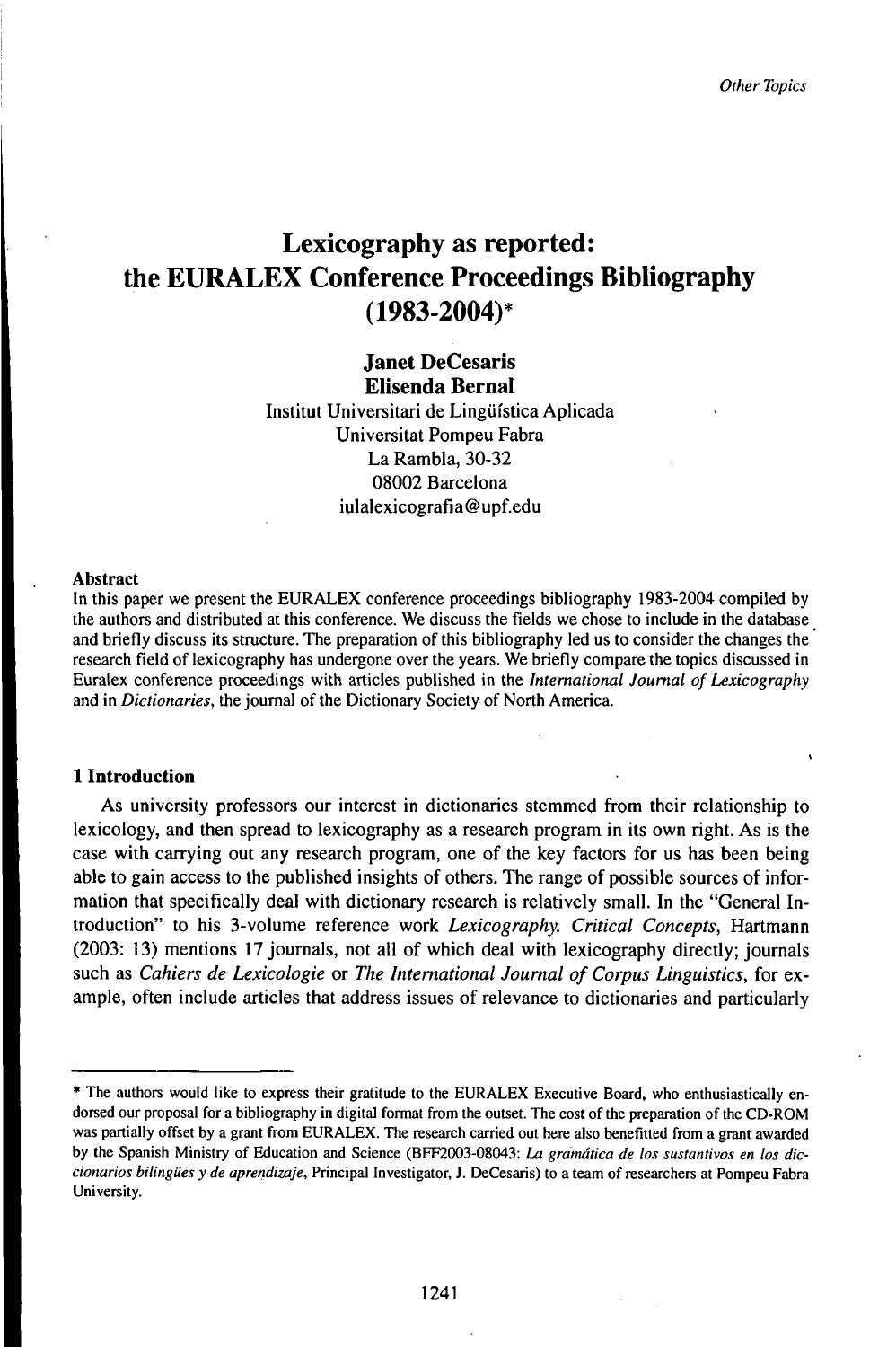to dictionary-making but are not, we believe, primarily concerned with lexicography as a field of research.<sup>1</sup> There are also a number of specialized monographs and texts that discuss some aspect of a particular dictionary or type of dictionary, as well as a handful of general texts that are very useful as introductions to the field.

In this context, we have found that the proceedings of EURALEX conferences are important sources of information for conducting research in lexicography. In our experience, initial investigation into a particular topic using EURALEX proceedings can be quite time-consuming, because each set of proceedings is self-contained and there is no general index available. We realized that our task would be simpler, and our research was likely to be much more thorough, if there were an index of EURALEX conference proceedings. We are fortunate to work at a university the library of which contains an almost complete set of EURALEX congress proceedings, but assume that that is not the case for everyone with an academic or professional interest in dictionaries. An index in electronic format with multiple search options should be of interest to those who do not have ready access to all the published proceedings of the Association and should save time for those who do. Furthermore, interlibrary loan services often prefer to send photocopies of articles rather than entire books to another site; this sometimes costly service depends on precise and accurate bibliographic references. We therefore contacted the EURALEX Board and received permission to begin work on our bibliography in July, 2005. The bibliography is available initially on CD-ROM and we expect that in the future it will be made available on the Euralex website.

#### Year Venue Event 1983 Excter LEXeter '83. International Conference on Lexicography at Exeter 1985 Leeds **EURALEX Seminar.** 1986 Zärich ZuriLEX. 2nd Internstional EURALEX Congress 1987 **Innshruck EURALEX Colloquium** 1988 **Budapest** BudaLEX. 3rd International EURALEX Congress 1990 Málaga 4th International EURALEX Congress 1992 Tampere 5th International EURALEX Congress 1994 Amsterdum 6th International EURALEX Congress 1996 Goteborg 7th International EURALEX Congress 1998 8th International EURALEX Congress Liège 9th International EURALEX Congress 2000 Stuttgart

2 Proceedings included in the bibliography

Since its creation in 1983, Euralex has held the following conferences for which proceedings have been published:

<sup>&</sup>lt;sup>1</sup> Hartmann's list does not claim to be all-inclusive but rather is a list of references to his introductory chapter. There are journals devoted to lexicography in Europe that he does not mention (e.g. Revista de lexicografía, published by the Universidade da Coruña in Spain since 1994). This observation is not meant to be a criticism: Hartmann has been a key figure in establishing lexicography as a research field and we both applaud and are grateful for his efforts to make materials accessible to a larger audience.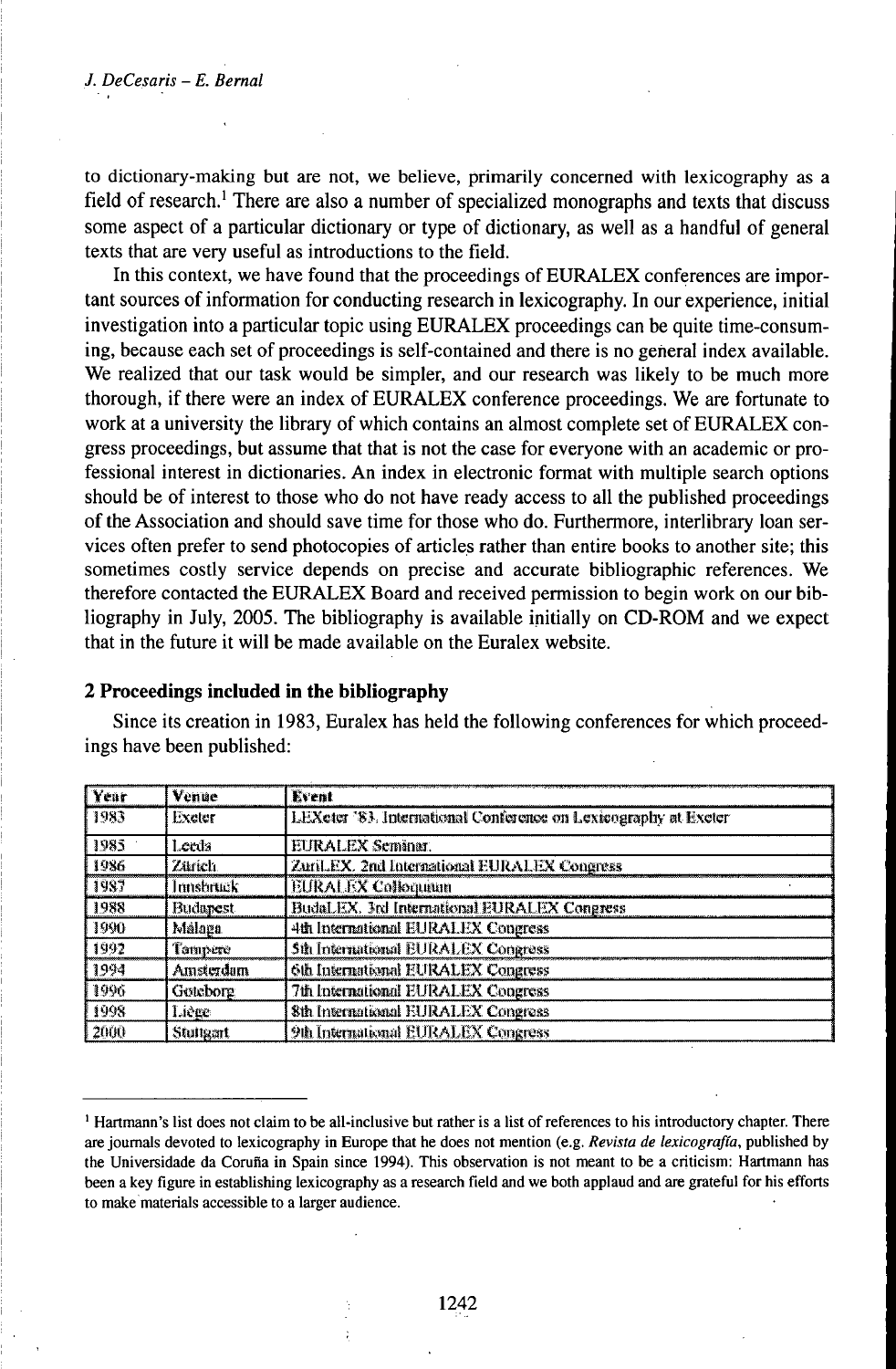| I 2002 | Copenhagen   | 10th International EURALEX Congress           |
|--------|--------------|-----------------------------------------------|
| 2004   | Lonent       | Uth International EURALEX Congress            |
| i 2006 | <b>Turin</b> | TurinLEX. 12th International EURALEX Congress |

#### Figure 1. List of EURALEX Congresses

In addition, the Association has published a Festschrift for Sue Atkins (Correard, M.-H., ed. 2002), the articles from which have been included in this bibliography. In order to ensure that the bibliography would be ready for distribution in September, 2006, the authors decided to not include references for the papers presented at the Turin congress at this time.<sup>2</sup>

#### 3 Structure of the database

The authors used Microsoft Access to create a relational database to organize the information that constitutes the bibliography. The following figure shows most of the fields that we included:

|                         | Compress BuddLEX 199, 2d International EUFALEX Congress -                                                                                                                                                                                                                                                                                                       | Wall<br>籤              | $P$ eger $  \mathcal{V}  $           |
|-------------------------|-----------------------------------------------------------------------------------------------------------------------------------------------------------------------------------------------------------------------------------------------------------------------------------------------------------------------------------------------------------------|------------------------|--------------------------------------|
| Section (Metabricagente |                                                                                                                                                                                                                                                                                                                                                                 | .F                     | MParen 5                             |
| <b>Auditarino</b>       | Larguaget distinted                                                                                                                                                                                                                                                                                                                                             | Octionary (ype)        |                                      |
| Bejoint, Hervi          | Ē.                                                                                                                                                                                                                                                                                                                                                              | <b>Norcingual</b><br>÷ | Ξ                                    |
|                         |                                                                                                                                                                                                                                                                                                                                                                 |                        | M                                    |
|                         |                                                                                                                                                                                                                                                                                                                                                                 |                        |                                      |
|                         |                                                                                                                                                                                                                                                                                                                                                                 |                        |                                      |
| Abstract                |                                                                                                                                                                                                                                                                                                                                                                 |                        | <b>IT Abstract automodity author</b> |
|                         | l his papes ence at providing a disfinition of the notion of monoconny, which the author notes in "hardbyanes distinant or<br>exemplied." The paper discusses a series of linguistic tests to help to delive monocerny, and points up the differences<br>butwern this approach to monocerny taken by fract shed linguists and the approaches taken by leaking e |                        |                                      |
|                         |                                                                                                                                                                                                                                                                                                                                                                 |                        |                                      |
|                         |                                                                                                                                                                                                                                                                                                                                                                 |                        |                                      |
|                         |                                                                                                                                                                                                                                                                                                                                                                 |                        |                                      |
|                         |                                                                                                                                                                                                                                                                                                                                                                 |                        |                                      |
|                         |                                                                                                                                                                                                                                                                                                                                                                 |                        |                                      |

Figure 2. Sample screen from the database used to create the bibliography

<sup>&</sup>lt;sup>2</sup> We plan to continue with this bibliography and will add the Turin proceedings at a later date. The Turin congress organizers offered to make an electronic version of the proceedings available to us as soon as it was ready, but we decided that it was preferable to begin with past events.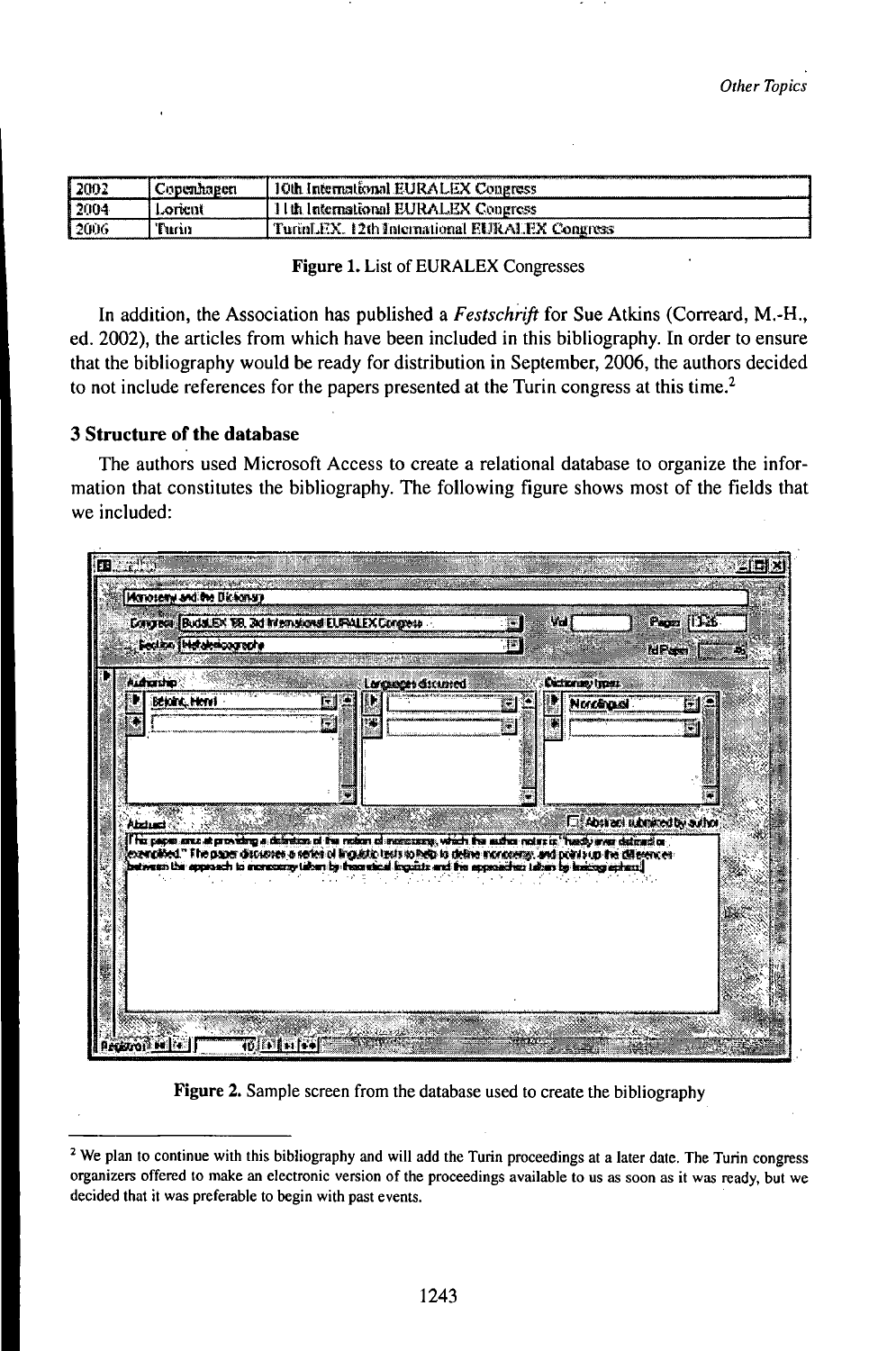Some comments on these fields are in order. Some fields, such as Congress, Volume, and Pages are self-explanatory. The Editors and publication data of the proceedings (date and place of publication and the ISBN) are present on a separate table because all entries for any single congress share the same data. This information must be retrievable for users but did not need to be present our work screen. Because this bibliography has arisen in conjunction with conference proceedings, we felt it was important to include the city the conference was held in, so that a complex search could include the name of the city and type of dictionary, for example. As with the publication data, this information was included in a separate table. In this way we hope to address the needs of users who might recall having heard (or heard about) a paper on a particular topic in a particular venue, without forcing them to draw the connection between a particular city and the edition (e.g. third, fourth, fifth, etc.) of the congress. The Author field appears as a drop-down menu. All authors were entered into the database individually, so that users would be able to sort all papers written by any single person.

Since the title of a paper indicates the language the paper was written in, and the languages used are easily recognizable to the potential users of this bibliography, we did not create a separate field for the language of the paper. We did, however, feel that it was important to establish a separate field for the languages discussed in the body of the paper for several reasons. The language a paper is written in often bears no relationship to the data discussed, so the languages discussed must be specified. Although for the most part EURALEX paper titles are informative, there are some cases for which they are of little help. There are also several cases in which not all the languages discussed in the paper are mentioned in the title. Importantly, someone doing research on dictionaries of a particular language or a particular language combination should be able to use this bibliography to easily retrieve all the papers treating specific languages. The list of languages discussed was not preestablished but rather includes only those languages which have been the object of EURALEX Congress papers up through 2004. We used the Library of Congress language codes (ISO 639.2) to identify the languages, which appear in a drop-down menu. If, in future proceedings, other languages are the object of papers, they will be added to the updates of the bibliography.

Two fields, Section and Abstract, require additional commentary. EURALEX conferences have not always been divided into the same sections. Let us compare the 1988 congress held in Budapest with the 2002 congress held in Copenhagen.

| 3rd Congress - Budapest, 1988           | 10th Congress - Copenhagen, 2002                      |
|-----------------------------------------|-------------------------------------------------------|
| Prelexicographical Theory - Monolingual | Computational Lexicography and Lexicology             |
| Prelexicographical Theory - Bilingual   | Lexicological Issues of Lexicographical Relevance     |
| Case Studies                            | Reports on Lexicographical and Lexicological Projects |
| Computational Lexicography              | Bilingual Lexicography                                |
| Dictionary Use                          | The Dictionary-Making Process                         |
| Terminography and Translation           | Phraspology and Collocations                          |
| Lesser Known Languages                  | Historical and Scholarly Lexicography - Etymology     |
| Project Reports                         | Different Lexicographical and Lexicological Topics    |
|                                         | Poster Session                                        |
|                                         | AILA Symposium (Learner's Dictionaries)               |
|                                         | Werkshop on Collocations                              |

Figure 3. Comparison of Congress sections as included in the proceedings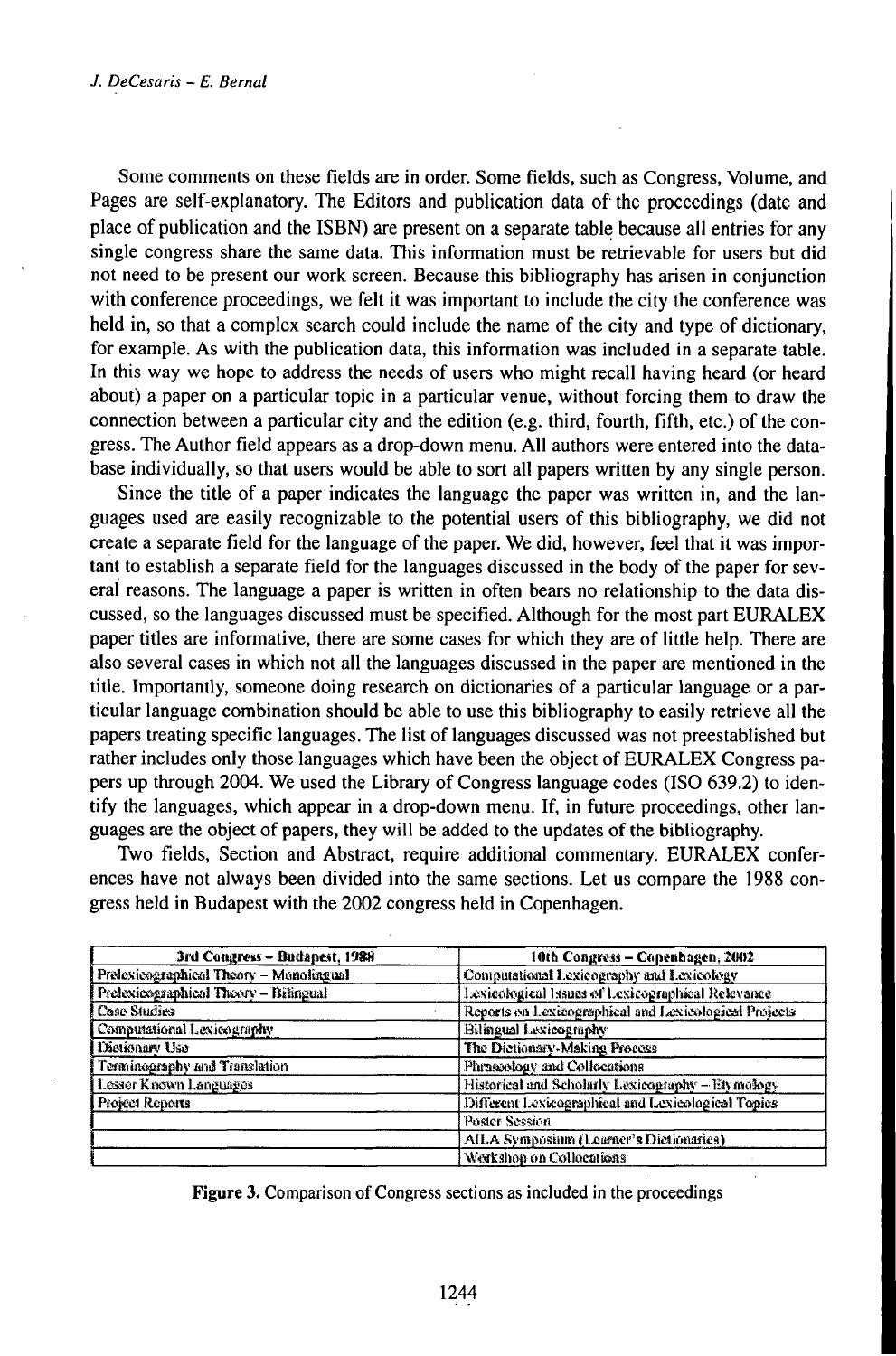This variation, of course, reflects the growth of the Association and the number of participants presenting papers: the 1988 volume from Budapest contains 62 papers and is 580 pages long, whereas the proceedings of the 2002 congress in Copenhagen consists of two printed volumes with 83 papers and 10 posters (amounting to 864 pages). We have dealt with the differences in section headings in the following ways. One, in our introduction to the bibliography, we have listed the sections as found in each proceedings volume. Two, in those cases in which we believe the name of a section has changed but, in fact, the nature of the papers has remained constant, we have used a short name that we hope will orient users in their searches. For example above, our field "Computational Lexicography" includes the papers presented in Copenhagen in the "Computational Lexicography and Lexicology" section as well as those from the "Computational Lexicography" section from the Budapest proceedings.

Sections such as "Lesser Known Languages" and "Different Lexicographical and Lexicological Topics" posed a different problem. These section labels are not particularly useful for database searches, and thus we attempted to reduce the number of papers not classified by thematic to a minimum. At the close of this edition, we have added one section, "Metalexicography," which includes several papers that were previously not classified thematically. Whenever a paper has been placed in a category different from that in which it appears in the corresponding proceedings for the purposes of this bibliography, a note to that effect has been included in the Abstract field. We may also note here that we decided to maintain the category "Plenary Papers" as a separate section. Although we considered reclassifying these papers, plenaries often provide overviews of the field and as such are difficult to assign to a subtopic. Moreover, we felt that identifying a paper as a plenary presentation was useful information.

The Abstract field includes the authors' abstract for the paper as it appeared in the proceedings. Many of the papers presented at the early EURALEX congresses, however, appeared without an abstract. In those cases we have supplied a very brief abstract based on our reading of the paper, and the abstracts we have written are marked as such (i.e. the box "Abstract submitted by author" is left empty):

#### **4 Analysis of data**

As we stated in the *Introduction,* we were first interested in carrying out this project as a means to aid academic research in lexicography. Preparing a bibliography of this sort provides us with an excellent opportunity to track the development of the field as seen in the conference papers, and allows us as well to compare lexicography as presented at EU-RALEX conferences with lexicography as it is discussed in specialized journals. Given that we are still in the process of creating the database at the time this proceedings volume has gone to press, it is impossible for us to present a complete analysis. We are able, however, to point to some interesting areas for comparison. If we consider the following seven sections over the past four conferences (i.e. Liège 1998, Stuttgart 2000, Copenhagen 2002, and Lorient 2004), we see that the number of papers on computational topics is relatively constant, whereas it appears that the number of papers on dictionary use is on the decline (the figure shows the number of papers published in a particular section):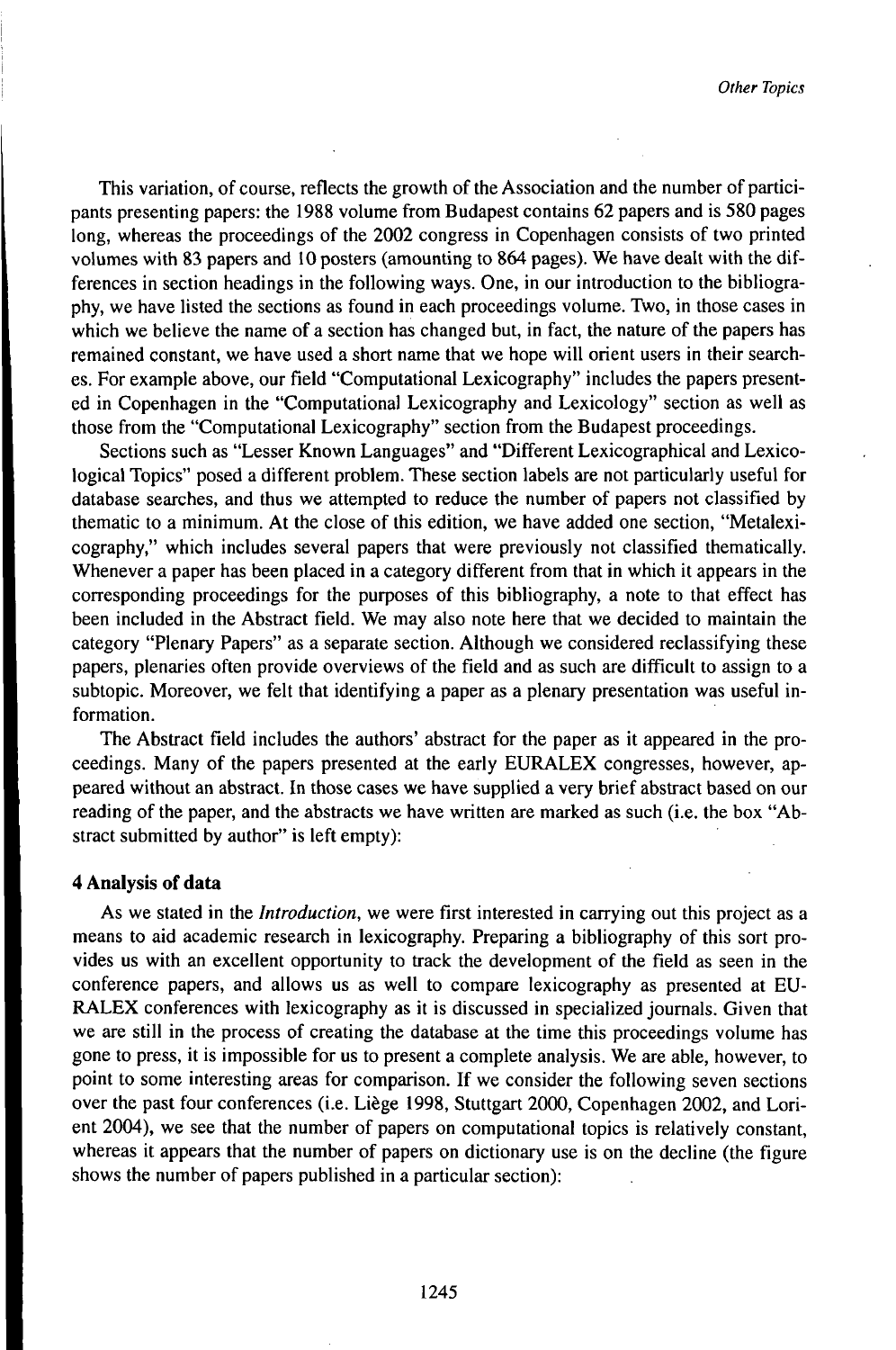#### Communitational lexicography

| <br>$\cdots$<br>…もううい ニ<br>1,998<br>idan in S<br>ini a membertallitasi 1<br>a tallitan " | ኅረረት                                                                                                             |
|------------------------------------------------------------------------------------------|------------------------------------------------------------------------------------------------------------------|
| าง                                                                                       | incontrationers attackables campaign de maa a recordidation de la procession sont en commencer de la commence de |

13\* 7 papers on Internet lexicography, 6 papers on Corpora, tools and NLP Dictionaries

#### **Phraseology and Collocations**

| ---<br><b>CONTRACTOR</b><br><b>Barnet</b><br>11008<br>100000<br>. 1<br>1 i v 2<br>------ | ALCOHOL: NOTE<br>--<br>$-$ and $\mathbf{\cdot}$ | <b>ALC: UNK</b><br><br>---- | $-1$<br>rimat<br>.<br>---------------- |
|------------------------------------------------------------------------------------------|-------------------------------------------------|-----------------------------|----------------------------------------|
|                                                                                          | -3<br>. .<br>-------------------                |                             |                                        |

2002 8 papers in a Euralex workshop on restricted collocations

#### Dictionary-making process

| ------<br>1998<br>160 E.<br>. | .toar '<br>auvu<br>- | ີ່ທີ່ຫ <b>ະຫາhaggn)</b><br>anna | Lorient) |
|-------------------------------|----------------------|---------------------------------|----------|
|                               | جرو وتخزر<br>91.NO   |                                 | . .      |

Notes on the 2000 proceedings:

4 = corpus-based dictionary making

 $3$  = Dictionary making: special types of information

 $6$  = making historical dictionaries with the computer

#### **Bilineual lexicoeraphy**

| 998<br>atore). | 2000 (Stuttgart) | $\overline{\phantom{a}}$<br>2002<br>(Conenhagen) | in 1980au 1980au 1990au 1990au 1990au 1990au 1990au 1990au 1990au 1990au 1990au 1990au 1990au 1990au 1990au 1<br>2004 (Lorient) |
|----------------|------------------|--------------------------------------------------|---------------------------------------------------------------------------------------------------------------------------------|
|                |                  |                                                  |                                                                                                                                 |

### Lexicographical and lexicological projects

| 1998 (Licae)    |                  | 2002 (Conenhagen) | <b>CONSIDERATION IN THE REPORT OF A 44 YO MALE AND RELEASED AT A 45 YO MALE AND RELEASED AT A 45 YO MALE AND RELEASED AT A</b> |
|-----------------|------------------|-------------------|--------------------------------------------------------------------------------------------------------------------------------|
| --------------- | 2000 (Stuttgart) |                   | 2004 (Lorient)                                                                                                                 |
| . .             |                  |                   |                                                                                                                                |

# **Terminology and dictionaries**

| -----<br>1002. | 2000<br>$-$ TO am . | 2002 (C | <b></b><br>----------------------------<br>- 400<br>2004<br>rient'<br>תו. |
|----------------|---------------------|---------|---------------------------------------------------------------------------|
| ------         | r<br>-----          |         |                                                                           |

Dictionary use

|         | -------<br>1.111<br><b>STATE</b><br><b>KOSSER</b><br>. | <b>Contract</b><br>። ጫናንድነም።<br>ren<br><b>COMPANY</b> | ərient' |
|---------|--------------------------------------------------------|-------------------------------------------------------|---------|
| _______ | -----------                                            |                                                       | .       |

Figure 5. Number of papers presented in selected sections, 1998-2004

Interestingly, that might not be the impression one would have of the research interests in the field from reading the 2002 issue of the *International Journal of Lexicography*, in which there are several articles on dictionary use. Readers of the 2002 issue of *Dictionaries* might conclude that lexicographers in North America have very different interests from those working in Europe, because the entire 2002 issue of *Dictionaries* is devoted to historical English lexicography (specifically, to the *Middle English Dictionary*). A special issue of a journal devoted to a single topic, of course, does not accurately reflect the interests of a field as a whole, especially in the case of periodicals that publish a single issue per year (the case of Dictionaries; the International Journal of Lexicography publishes four issues per year).